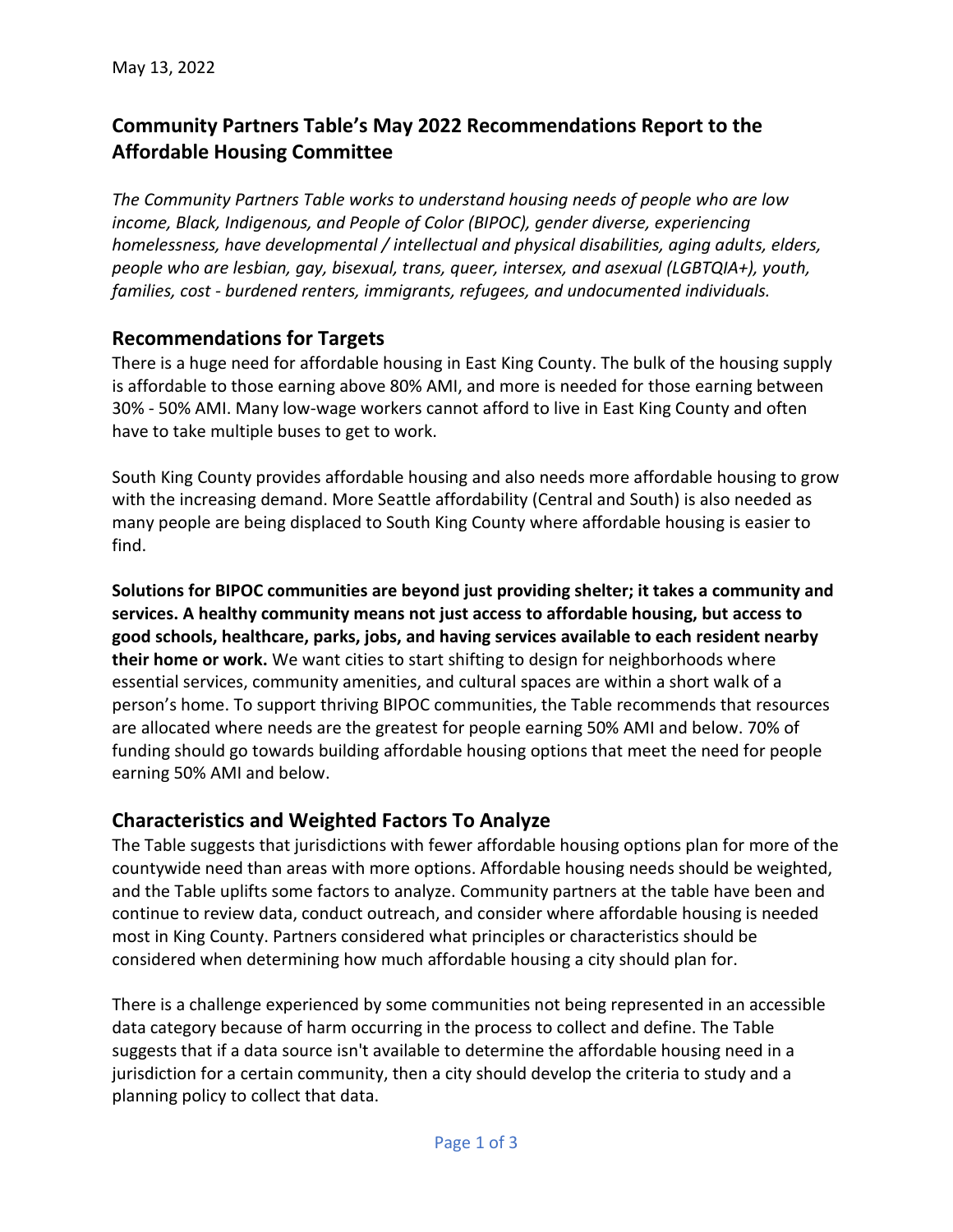Universal design in housing policy supports a process of designing housing affordability options to be functional for as many people as possible, to the greatest extent possible, without the need for adaptation or specialized design. The Table recommends using the principle of universal design. A previous example shared in the first recommendations report includes creating a universal standard in housing development that establishes a much higher percentage for how many new units include ADA modifications already as a baseline. This allows people of all abilities to age in place and allows for a variety of family sizes.

#### **The Table recommends:**

- 1. The AHC could consider the information below when developing a comprehensive plan review (and certification, if adopted) checklist that articulates a clear threshold for determining alignment between a comprehensive plan and each of the CPP Housing Chapter policies.
- 2. The AHC could consider this information below when developing jurisdictional benchmarks and housing data trends to measure outputs and, where feasible, outcomes, to better understand the housing affordability landscape in the county and whether jurisdictional efforts are having the intended effect.
- Inventories include:
	- o Units with 3-4 bedrooms, large enough for families with 4+ people
	- o Enforcement of ADA
	- o Available ADA units
	- o Substandard housing
	- o Intergenerational families living in one home
	- o Displacement risk
	- $\circ$  Job locations vs. where they live
	- o Seniors and aging adults
	- o Job growth
	- o Language access
- Intersections to analyze:
	- o Race and:
		- Access to healthcare and use of preventative services
		- Access to healthy foods
		- Home ownership rates
		- Access to Mental Health services
		- Access to elder care and childcare
		- Access to green space
		- Access to clean air and water
	- o Seniors and:
		- Access to elder care
		- Home ownership rates
	- o Families with 4+ people and:
		- Access to elder care and childcare